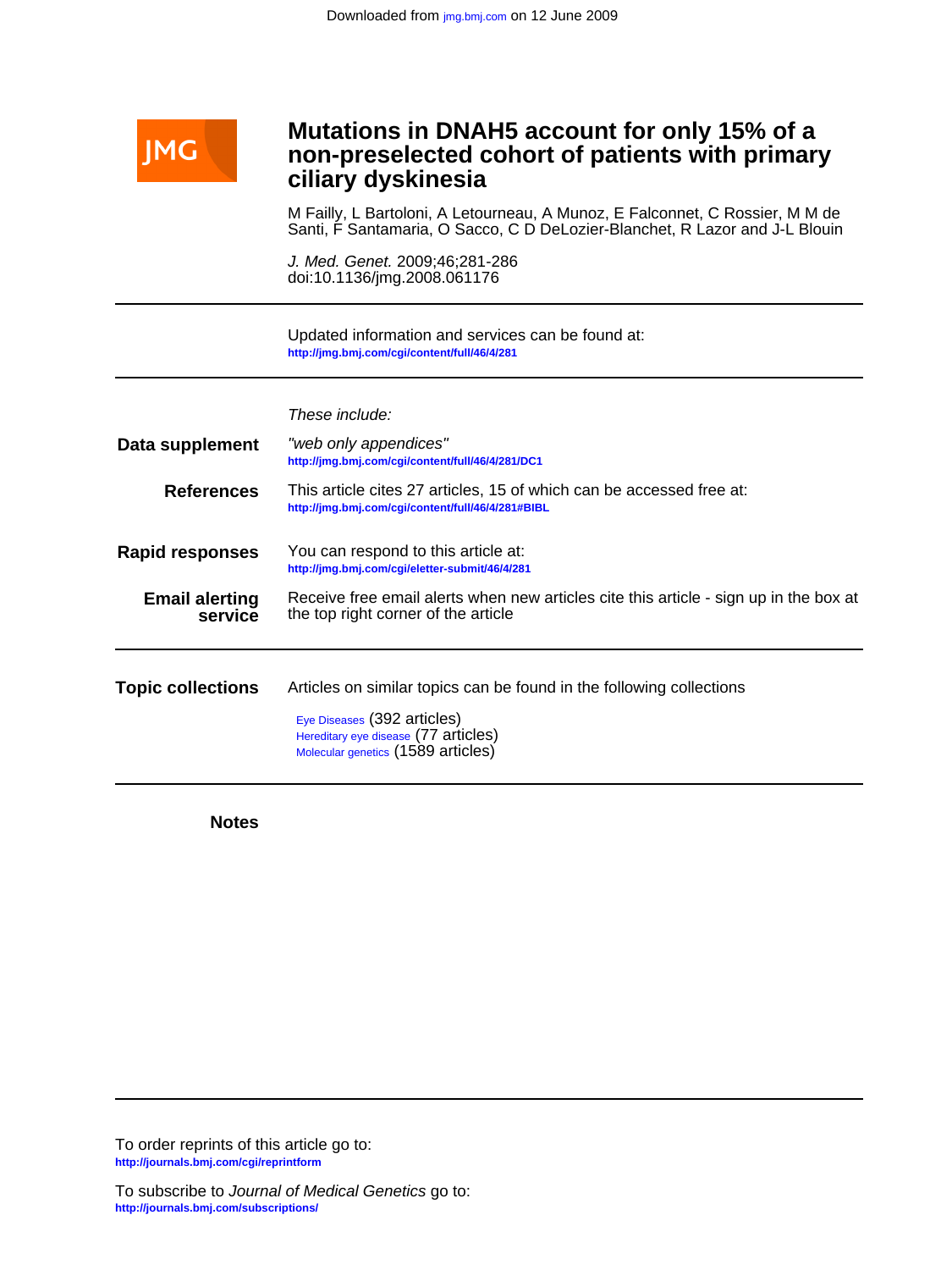# Mutations in DNAH5 account for only 15% of a nonpreselected cohort of patients with primary ciliary dyskinesia

M Failly,<sup>1</sup> L Bartoloni,<sup>1</sup> A Letourneau,<sup>1</sup> A Munoz,<sup>1</sup> E Falconnet,<sup>1</sup> C Rossier,<sup>1</sup> M M de Santi,<sup>2</sup> F Santamaria,<sup>3</sup> O Sacco,<sup>4</sup> C D DeLozier-Blanchet,<sup>1</sup> R Lazor,<sup>5,6</sup> J-L Blouin<sup>1,7</sup>

# **ABSTRACT**

 $\blacktriangleright$  Additional tables and figure are published online only at http://jmg.bmj.com/content/ vol46/issue4

<sup>1</sup> Department of Genetic Medicine and Development, University of Geneva Medical School, Geneva, Switzerland; <sup>2</sup> Department of Human Pathology and Oncology, University of Siena, Italy; <sup>3</sup> Department of Pediatrics, Federico II University, Napoli, Italy; <sup>4</sup> UO Pneumologia IRCCS G. Caslini, Genova, Italy; <sup>5</sup> Department of Respiratory Medicine, University Hospital of Bern, on behalf of the Swiss Group for Interstitial and Orphan Lung Diseases (SIOLD), Bern, Switzerland; <sup>6</sup> Reference Center for Orphan Pulmonary Diseases, Louis Pradel University Hospital, Lyon, France; 7 Genetic Medicine, University Hospitals of Geneva, Geneva, Switzerland

#### Correspondence to:

Dr J-L Blouin, Genetic Medicine and Development, University Medical Center, Rue Michel Servet 1, CH-1211 Geneva 4, Switzerland; jean-louis.blouin@ medecine.unige.ch

Received 19 June 2008 Revised 3 September 2008 Accepted 11 September 2008

Background: Primary ciliary dyskinesia (PCD) is characterised by recurrent infections of the upper respiratory airways (nose, bronchi, and frontal sinuses) and randomisation of left–right body asymmetry. To date, PCD is mainly described with autosomal recessive inheritance and mutations have been found in five genes: the dynein arm protein subunits DNAI1, DNAH5 and DNAH11, the kinase TXNDC3, and the X-linked retinitis pigmentosa GTPase regulator RPGR.

Methods: We screened 89 unrelated individuals with PCD for mutations in the coding and splice site regions of the gene DNAH5 by denaturing high performance liquid chromatography (DHPLC) and sequencing. Patients were mainly of European origin and were recruited without any phenotypic preselection.

Results: We identified 18 novel (nonsense, splicing, small deletion and missense) and six previously described mutations. Interestingly, these DNAH5 mutations were mainly associated with outer  $+$  inner dyneins arm ultrastructural defects (50%).

**Conclusion:** Overall, mutations on both alleles of DNAH5 were identified in 15% of our clinically heterogeneous cohort of patients. Although genetic alterations remain to be identified in most patients, DNAH5 is to date the main PCD gene.

Primary ciliary dyskinesia (PCD) (OMIM 242650) or immotile cilia syndrome is a clinically heterogeneous disease that affects all ciliated cells in 1 in 20 000 live births (1/12 500 to 1/30 000).<sup>1</sup> Defective ciliary function in the respiratory system impairing mucociliary clearance results in chronic sinusitis and upper respiratory tract infections, leading later to bronchiectasis and nasal polyps.<sup>2</sup> When PCD is associated with situs inversus, which occurs in 50% of patients, the condition is called Kartagener syndrome (KS) (OMIM 244400).<sup>3</sup>

The most common ultrastructural abnormalities observed in PCD involve the outer dynein arm (ODA) and/or inner dynein arm (IDA), which can be absent or shorter. Dynein arms are multisubunit complexes composed of several light, intermediate and heavy chains, encoded by distinct loci dispersed throughout the genome. Other abnormalities may include microtubule transpositions and radial spoke defects.4

PCD, which generally follows an autosomal recessive inheritance pattern, is also highly genetically heterogeneous as first suggested by linkage studies.<sup>5-8</sup> So far, five PCD-causing genes have been identified including the two heavy axonemal chain dyneins DNAH5 and DNAH11, and the intermediate chain axonemal dynein *DNAI1*.<sup>9-15</sup> Another candidate gene, encoding thioredoxin-nucleoside diphosphate kinase TXNDC3, was recently characterised in a few patients.<sup>16</sup> An additional gene, RPGR, is responsible for an X-linked form associated with retinis pigmentosa in one family.17

Previous studies identified mutations in either DNAI1 or DNAH5 in approximately 38% of a cohort of mostly preselected PCD/KS patients. Of the five currently known genes associated with PCD, the *DNAI1* gene has been the object of most studies,  $9-12$  17 18 although mutations in the coding or splicing sequences have been found in only 10% of mostly preselected PCD patients and more recently in only 2% in a cohort of unselected individuals.<sup>18</sup> In the current study we assessed the frequency of mutations in the DNAH5 gene in a large cohort of PCD patients without any preselection based on axoneme ultrastructure and/or genotype. DNAH5 had been identified using homozygosity mapping and candidate gene approach.<sup>19</sup> This 79 exon gene (with one alternative first exon) codes for a heavy chain that localises in the outer dynein arm and is the homolog of the dynein  $\gamma$ -heavy chain of Chamydomonas reinhardtii. Previous studies found DNAH5 mutations in 28% of the analysed families with PCD,<sup>15</sup> and a total of 42 mutations have been reported (table 1).14 15 20 Recessive homozygous mutations in Dnahc5, the mouse ortholog of DNAH5, confirmed the involvement of this gene in PCD. Homozygous embryos had normal organ situs in 25%, situs inversus totalis in 35%, and heterotaxy in 40%. Embryos with heterotaxy had complex structural heart defects.<sup>21</sup>

The rationale to assess the DNAH5 gene in an independent cohort of patients included: (1) the DNAH5 protein is localised within the ODA of the ciliary axoneme arm which is often (60–70%) absent or shortened in PCD patients<sup>22 23</sup>; (2) to date, DNAH5 mutations represent the most common known cause of PCD (28%). However, prevalence of DNAH5 mutations found in PCD might have been biased since patients were mostly recruited through preselection for linkage to the DNAH5 locus<sup>15</sup> or mainly for ODA defect.<sup>14</sup>

# PATIENTS AND METHODS **Patients**

# Case recruitment and selection

We collected blood samples ( $n = 108$ ) from patients and families (unaffected parents and affected/ unaffected siblings). Patients originated from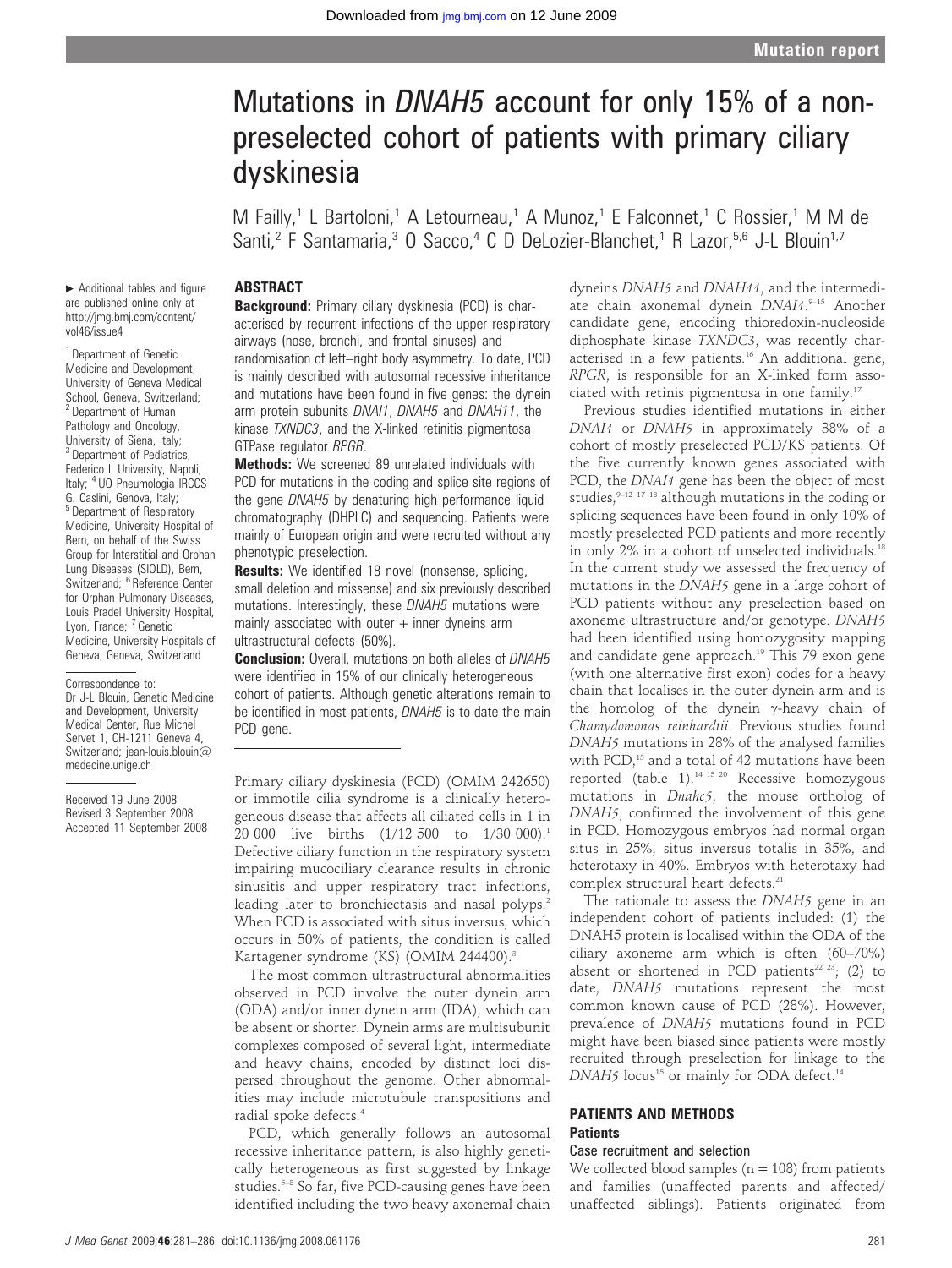|      | <b>Table 1</b> Summary of the mutations already published for the DNAH5 |  |  |  |  |
|------|-------------------------------------------------------------------------|--|--|--|--|
| gene |                                                                         |  |  |  |  |

|                | DNA change           | Protein change     | Ref |
|----------------|----------------------|--------------------|-----|
| Exon           |                      |                    |     |
| 3              | c.232C > T           | p.R78X             | 15  |
| 3              | c.252T > G           | p.Y84X             | 15  |
| $\overline{7}$ | c.832delG            | p.A278RfsX27       | 15  |
| 11             | c.1426 1427del       | p.F476SfsX26       | 15  |
| 12             | c.1627C > T          | p.0543X            | 15  |
| 13             | $c.1730G > C^*$      | p.N549 R577delfsX5 | 15  |
| 14             | c.1828C > T          | p.0610X            | 14  |
| 25             | c.3905del            | p.L1302RfsX19      | 15  |
| 28             | c.4360C > T          | p.R1454X           | 14  |
| 28             | c.4361G > A          | p.R1454Q           | 14  |
| 32             | c.5130 5131insA      | p.R1711TfsX36      | 14  |
| 32             | c.5147G > T          | p.R1716L           | 15  |
| 33             | c.5281C > T          | p.R1761X           | 15  |
| 33             | c.5482C > T          | p.01828X           | 15  |
| 34             | c.5563_5564insA      | p.I1855NfsX6       | 14  |
| 34             | c.5599 5600insC      | p.I1867PfsX35      | 15  |
| 36             | c.6037C > T          | p.R2013X           | 15  |
| 41             | c.6791G > A          | p.S2264N           | 15  |
| 43             | c.7039 $G > A$       | p.E2347K           | 15  |
| 45             | c.7502G > C          | p.R2501P           | 15  |
| 48             | c.7914 7915insA      | p.R2639TfsX19      | 15  |
| 48             | c.7915C > T          | p.R2639X           | 14  |
| 49             | c.8029C > T          | p.R2677X           | 15  |
| 49             | c.8167C > T          | p.02723X           | 15  |
| 50             | c.8314C > T          | p.R2772X           | 15  |
| 50             | c.8404C > T          | p.02802X           | 15  |
| 50             | c.8440 8447del       | p.E2814fsX1        | 14  |
| 51             | c.8528T > C          | p.F2843S           | 15  |
| 53             | c.8910_8911delATinsG | p.2970SfsX7        | 14  |
| 60             | c.10226G > C         | p.W3409S           | 15  |
| 62             | c.10555G > C         | p.G3519R           | 14  |
| 63             | c.10815del           | p.P3606GfsX23      | 15  |
| 67             | c.11528C > T         | p.S3843L           | 15  |
| 73             | c.12614G > T         | p.G4205V           | 15  |
| 77             | c.13426C > T         | p.R4476X           | 15  |
| 77             | c.13458 13459insTb   | p.N4487fsX1        | 15  |
| 77             | c.13486C > T         | p.R4496X           | 15  |
| Intron         |                      |                    |     |
| 17             | $c.2577 + 2T > C$    | splice mutation    | 15  |
| 27             | $c.4355+1G > A$      | splice mutation    | 15  |
| 74             | $c.12706 - 1G > C^*$ | p.S4304DfsX6       | 25  |
| 75             | $c.12910 - 2A > T$   | splice mutation    | 15  |
| 76             | $c.13338 + 5G > A$   | splice mutation    | 15  |

Ref, references. \*RNA tested.

various geographical locations as described previously but were mainly Caucasian (92%).<sup>18</sup>

Diagnosis of PCD/KS was based on criteria previously established.18 Among the 108 patients, inclusion criteria were fulfilled in the 89 individuals that constituted the study population (supplemental table E1) including seven families with a declared parental consanguinity. Fifty-five per cent of individuals had situs inversus (Kartagener syndrome). Ultrastructural information on electron microscopy of ciliary axonemal section was available for  $74\%$  (n = 66) of the patients. Among the patients showing dynein arms defects, 50% had a combined ODA+IDA defect, 18% had an isolated ODA defect, and 12% had an isolated IDA defect. The remaining 14% had other ultrastructural features, whereas 6% had normal ultrastructure of the ciliary axoneme.

Written informed consent was obtained from all patients, and the research protocol was approved by the ethics committee of the respective institutions.

#### Mutation analysis

# Polymerase chain reaction amplification

Genomic DNA was isolated from peripheral blood using standard extraction procedures. The entire DNAH5 gene was analysed including the alternative first exon and the  $5'$ - and  $3'$ untranslated regions (UTR). Specific primer pairs were designed for the 80 exons at least 50 bp away from exon limits to allow polymerase chain reaction (PCR) amplification and sequence analysis of the entire exon and the flanking intronic splicing sites.

#### Denaturing high performance liquid chromatography

Denaturing high performance liquid chromatography (DHPLC) analysis was performed as described previously.18 We analysed all the samples included in the cohort for all the exons of DNAH5, except those analysed by direct sequencing (see sequence analysis for details). Briefly, DNA heteroduplexes were produced by denaturation of PCR products at  $95^{\circ}$ C for 10 min, followed by a slow and gradual annealing of single strands from  $95^{\circ}$ C to  $25^{\circ}$ C over a 30 min period. Heteroduplexes were resolved from homoduplexes using a WAVE 3500 HT DNA DHPLC fragment analysis system and with the Navigator raw data interpretation software (Transgenomic, Omaha, Nebraska, USA).

# Sequence analysis

All changes in DHPLC were further confirmed by direct sequencing (Applied Biosystems, 3130 xl Genetic Analyzer, Foster City, California, USA). In addition, all exons previously described to harbour a cluster of mutations (34, 50, 63, 76 and 77)<sup>15</sup> or with isolated mutations (14, 25, 28, 32, 48, 53, 62, 75)<sup>14</sup> were directly sequenced. The entire DNAH5 gene was directly sequenced in patients from families in whom consanguineous marriage had been documented  $(n = 7)$ , and in patients with mono-allelic mutation. Exons from homozygous regions that had been identified by single nucleotide polymorphism (SNP) genotyping were also analysed by direct sequencing in the respective patients.

Whenever a missense variant was found, the possibility that we were dealing with a non-pathological polymorphism was considered by, in the following order: (1) interrogating the SNP database (www.ncbi.nlm.nih.gov/dbSNP/); (2) verifying the amino acid conservation among species using the UCSC genome browser (www.genome.cse.ucsc.edu/); (3) screening for the variant in at least 160 chromosomes of same ethnic origin by direct sequencing or minisequencing (Pyrosequencing, Biotage AB, Uppsala, Sweden). All identified mutations were confirmed by repeating sequencing on the original DNA sample source tube.

# SNP analysis

SNP analysis on the six linkage disequilibrium (LD) blocks encompassing gene DNAH5 in Caucasians (www.hapmap.org) was performed as described previously<sup>18</sup> by minisequencing (Pyrosequencing, Biotage AB, Uppsala, Sweden). The following SNPs were genotyped: rs10513151, rs6860899, rs17278234, rs4702001 and rs4702002 (LD block 1); rs10057950, rs6859484, rs1445823, rs7721634 and rs962138 (LD block 2); rs11748811, rs13170062, rs1900162, rs17275618 and rs6554820 (LD block 3);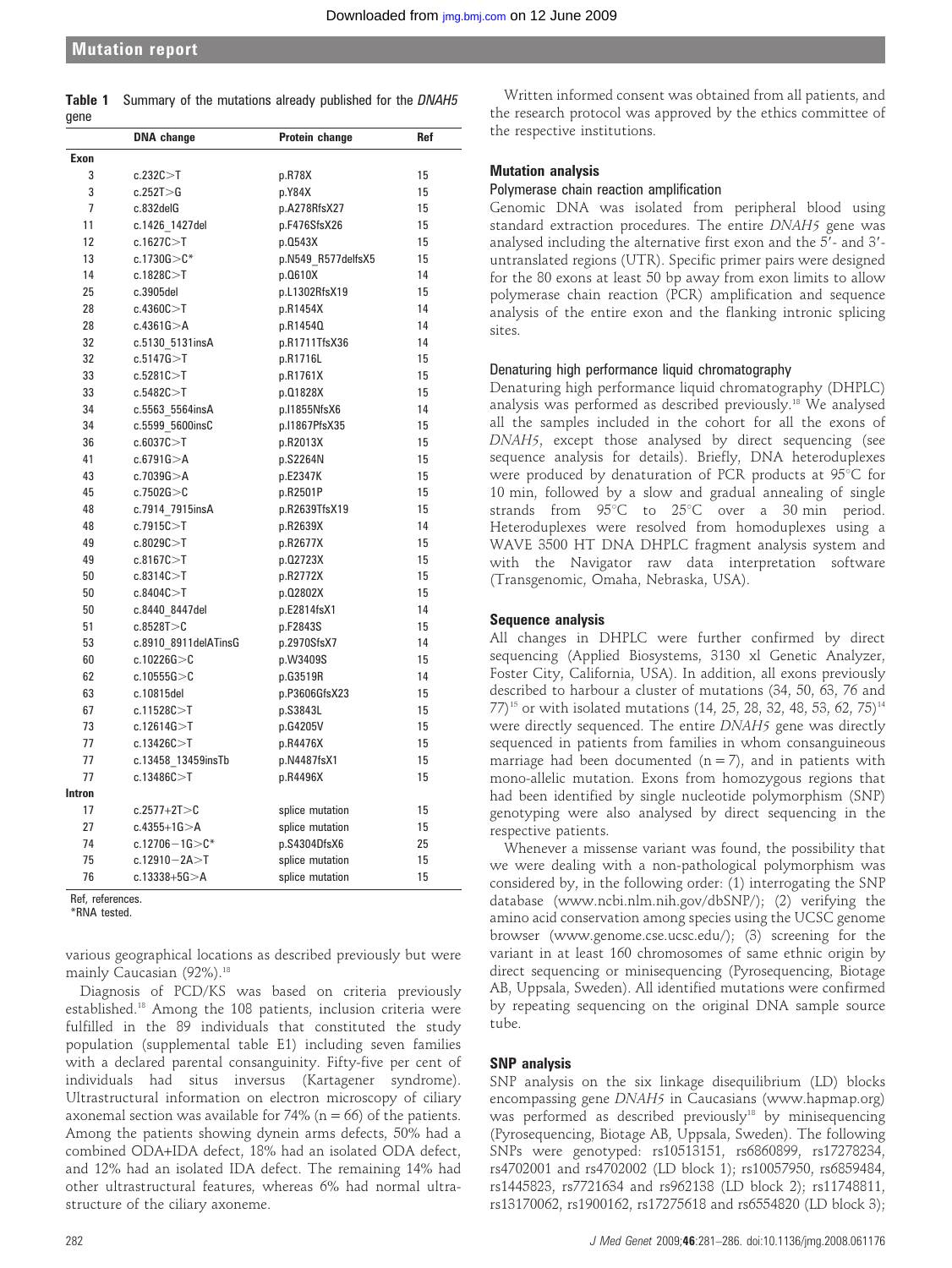rs980897, rs795542, rs924630, rs1596790 and rs795540 (LD block 4); rs6554810, rs4701984, rs6554811, rs6867796 and rs4351149 (LD block 5); rs3734110, rs6862469, rs10513151, rs1502046 and rs2896104 (LD block 6). Briefly, PCRs were performed using 50 ng of template DNA and checked for size and yield on a 2% agarose gel. Amplicons were purified and minisequenced using 30 pmol of sequencing primer per reaction under standard conditions according to the manufacturer's instructions (Pyrosequencing, Biotage AB, Uppsala, Sweden) in a Pyrosequencing PSQ HS 96 System. Data were captured using PSQ HS 96 SNP software (Pyrosequencing, Biotage AB, Uppsala, Sweden).

# In vitro splicing assay

When RNA was not available, an in vitro splicing assay was used to characterise the effect of the splicing mutation on the DNAH5. As described previously, $24$  the wild-type and the mutated constructs were generated by PCR amplification using oligonucleotides in DNAH5 introns 6–7 and 9–10 (6195-F: ATTGGAAGCA TGGAATACGC/6195-R: TTGAACTGA GCCAATGTGGT), 23–24 and 26–27 (170-F: TGGGTTAGAG GGCAATAAGC/170-R: GGGCCCTCTAT CTTACAAAGAA) and 33–34 and 35–36 (167-F: AGGAAACAATGAGAA ACGTGAC/167-R: AAAGAGCCTATAAACCCTAAGAGAC). The PCR fragments were cloned into the pcDNA3.1/V5-His TOPO-TA mammalian expression vector (Invitrogen, San Diego, California, USA), and their integrity verified by sequencing. The constructs were transfected into HEK-293T cell line using Lipofectamine 2000 (Life Technologies, Basel, Switzerland). Total RNA was extracted using the RNeasy kit (Qiagen, Valencia, California, USA), and reverse transcriptase (RT)-PCR was performed (Invitrogen, San Diego, California, USA). The primers used for the PCR as well as for sequencing were as follows: Exon 7F: GAGCTGGAGCACTGGAAAAA and Exon 9R: CAGAGATG TGATCTTCTCAGAGGT. Exon 24F: ACCGGAGTGAGAT GGAAAAC and Exon 26R: CGCTAGCC-ATTGGACCAT. Exon 34F: CACCACGAGGGATCTGAGTT and Exon 35R: CCTGTCAGTGCAGCCTAAAA.

# RESULTS

# Mutational analysis of DNAH5

We carried out mutation analysis using a combination of DHPLC and sequencing on a cohort of 89 patients with confirmed PCD/KS, recruited without preselection. Analysis of all coding exons, including splice site junction and UTR regions, revealed 18 novel DNAH5 mutations in 16 patients in addition to six previously reported mutations that we also identified in six patients.15 We observed missense (43%), nonsense (40%), indels, and splice site mutations (17%) (table 2 and supplemental table E2 for clinical details).

Localisation of these mutations within the specific domains of DNAH5 is depicted in supplemental fig E1. We identified two mutations in 15% of the patients, while 18% had at least one mutated allele. The 18 novel variants included 10 missenses (p.I370F, p.F540L, p.N549D, p.D556G, p.R1716W, p.R2630W, p.V2829F, p.R2833G, p.E3455H and p.R3539C) found in seven patients (tables 2 and 3). Four missenses—p.I370F, p.F540L, p.N549D, p.D556G—were localised within the N-terminal region 1 domain (DHC\_N1) of DNAH5 which is known to form dimers with other heavy chains, and with intermediate chain–light chain dynein complexes involved in a basal cargo binding unit.<sup>25</sup> The functional importance of this domain has been demonstrated recently in a mouse model in which a targeted homozygous deletion resulted in PCD as well as structural heart defects in  $40\%$  of the embryos.<sup>21</sup>

A substitution at amino acid 1716 was previously reported as a pathogenic alteration.<sup>15</sup> The novel substitution p.R1716W, which is not conservative, may similarly affect the function of the protein as described by the other study. The following changes that cause missenses within conserved functional domains of the protein—p.R2630W lying within the AAA3 domain (ATPases associated diverse cellular activities)<sup>26</sup>; p.V2829F and p.R2829G lying between the AAA3 and AAA4 domains; p.E3455H located in the microtubule binding site (MTB); p.R3539C localised between the MTB and the P5 loop are strongly suspected to be disease causing mutations. Finally, the previously identified frameshift mutation p.D4398EfsX16 was found in two patients, either as a compound heterozygote

Table 2 DNAH5 mutations and phenotypes of primary ciliary dyskinesia patients

| <b>Patient</b>    | Geographic origin | Location              | <b>DNA</b> change                 | Protein change                 |
|-------------------|-------------------|-----------------------|-----------------------------------|--------------------------------|
| <b>Homozygous</b> |                   |                       |                                   |                                |
| 169               | Italy             | $[34]+[34]$           | c. [5647C>T]+[5647C>T]            | p. $[R1883X]+[R1883X]$         |
| <b>Compound</b>   |                   |                       |                                   |                                |
| 170               | Italy             | $[6]+[25, Intron 26]$ | c.[670C $>$ T]+[3876_4053+158del] | p. [R224X]+[E1279-K1351del]    |
| 6195              | <b>USA</b>        | $[Intron 8]+[9]$      | c.[1089+1G>A]+[1108A>T]           | p. $[splice*]+[1370F]$         |
| 8149              | Switzerland       | $[13]+[13]$           | c.[1645A>G]+[1667A>G]             | p. $[N549D]+[D556G]$           |
| 8145              | Switzerland       | $[27]+[61]$           | c.[4348C $>$ T]+[10365G $>$ C]    | p. $[01450X]+[03455H]$         |
| 8171              | Switzerland       | $[27]+[72]$           | c.[4348C>T]+[12397G>T]            | p. $[01450X]+[E4133X]$         |
| 8182              | Switzerland       | $[33]+[72]$           | c.[5281C>T]+[12397G>T]            | p. $[R1761X]+[E4133X]$         |
| 8143              | Switzerland       | $[34]+[49]$           | c.[5557A>T]+[8029C>T]             | p. $[K1853X]+[R2677X]$         |
| 167               | Italy             | [Intron $34$ ]+[61]   | c.[5710-2A>G]+[10365G>C]          | p. $[C1904-K1909del]+[03455H]$ |
| 8177              | Switzerland       | $[41]+[76]$           | c.[6791G $>$ A]+[13194 13197del]  | p. [S2264N]+[D4398EfsX16]      |
| 6191              | <b>USA</b>        | $[12]+[45]+[63]$      | c.[1619T>C]+[7502G>C]+[10615C>T]  | p. $[F540L]+[R2501P]+[R3539C]$ |
| 6127              | Switzerland       | $[51]+[77]$           | c.[8485G>T]+[13486C>T]            | p. $[V2829F]+[R4496X]$         |
| 8131              | Switzerland       | $[51]+[77]$           | c.[8497C $>$ G]+[13486C $>$ T]    | p. $[R2833G]+[R4496X]$         |
| Heterozygous      |                   |                       |                                   |                                |
| 206               | Italy             | $[32]+[nd]$           | c.[5146 $C > T$ ]+[nd]            | p. $[R1716W]+[nd]$             |
| 8103              | Switzerland       | $[48]+[nd]$           | c.[7888A $>$ T]+[nd]              | p. $[R2630W]+[nd]$             |
| 6476              | Switzerland       | $[76]+[nd]$           | c.[13194 13197del]+[nd]           | p. $[D4398EfsX16]+[nd]$        |

nd, not determined.

Novel mutations are depicted in bold.

\*Two different transcripts, leading to p.T326-P363del and p.T326VfsX25, were found for the c.1089+1G.A mutation.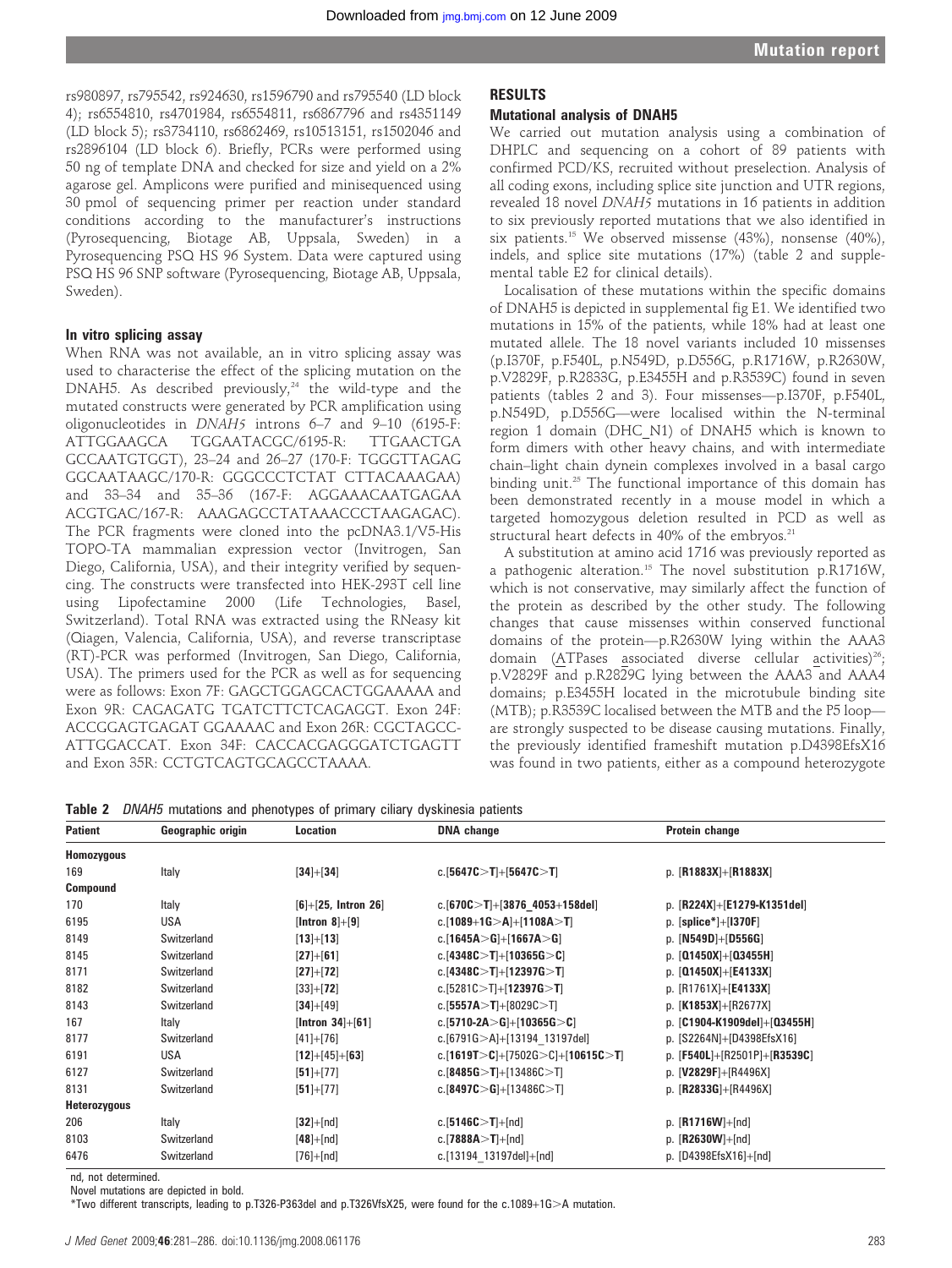|  | <b>Table 3</b> Missense variants found in this study by direct sequence analysis |  |  |  |  |  |  |  |  |  |
|--|----------------------------------------------------------------------------------|--|--|--|--|--|--|--|--|--|
|--|----------------------------------------------------------------------------------|--|--|--|--|--|--|--|--|--|

| <b>Base change</b> | Amino acid |      | Frequency |            |                     |                      |
|--------------------|------------|------|-----------|------------|---------------------|----------------------|
|                    | change     | Exon | Control   | <b>PCD</b> | <b>Conservation</b> | <b>DNA</b> variation |
| c.1108A > T        | p.1370F    | 9    | 0/170     | 1/178      | Yes                 | Novel mutation       |
| c.1619T > C        | p.F540L    | 12   | 0/160     | 1/178      | Yes                 | Novel mutation       |
| c.1645A > G        | p.N549D    | 13   | 0/170     | 1/178      | Yes                 | Novel mutation       |
| c.1667A $>$ G      | p.D556G    | 13   | 0/160     | 1/178      | Yes                 | Novel mutation       |
| c.2253C > A        | p.N751K    | 15   | 2/170     | 4/178      | Yes                 | New SNP              |
| c.5146C > T        | p.R1716W   | 32   | 0/180     | 1/178      | Yes                 | Novel mutation       |
| c.7888 $A > T$     | p.R2630W   | 48   | 0/170     | 1/178      | Yes                 | Novel mutation       |
| c.8485G > T        | p.V2829F   | 51   | 0/160     | 1/178      | Yes                 | Novel mutation       |
| c.8497C > G        | p.R2833G   | 51   | 0/170     | 1/178      | Yes                 | Novel mutation       |
| c.10365G > C       | p.03455H   | 61   | 0/166     | 2/178      | Yes                 | Novel mutation       |
| c.10615C > T       | p.R3539C   | 63   | 0/170     | 1/178      | Yes                 | Novel mutation       |

PCD, primary ciliary dyskinesia; SNP, single nucleotide polymorphism.

with the known missense p.S2264N mutation (patient 8177), or as heterozygote (mono-allelic mutation) in patient 6476. The previously described missense mutation p.R2501P was found in one patient (6191) who carries two other novel missense mutations (p.F540L and p.R3539C).15

We have also identified five novel nonsense mutations (p.R224X, p.Q1450X, p.K1853X, p.R1883X and p.E4133X) in five patients and the previously described nonsenses p.R1761X, p.R2677X and p.R4496X were found in three other patients.15 Of the 16 patients in whom DNAH5 mutations were found in this study, three patients had mono-allelic mutations (table 2).

In order to verify that any homozygous mutations were not missed because of the detection technical limitations of the DHPLC assay, we genotyped a series of SNPs in the six linkage disequilibrium blocks (LD) that encompass the whole length of the DNAH5 gene (according to HapMap study in CEU sample, www.hapmap.org). We genotyped patients who could carry such a hidden homozygous mutation because they (1) were born from consanguineous marriages, or (2) had no identified heterozygous variants within the region(s).

As previously described,<sup>18</sup> a total of 30 informative SNPs  $(n = 5$  per LD block) were selected for genotyping (data not shown). We then directly sequenced all the exons that belonged to LD blocks in which genotyping was showing total homozygosity. None of the genotyped patients showed heterozygosity in all six LD blocks. Furthermore, individuals (total  $n = 72$ ) without heterozygosity in one or more LD blocks  $(n = 16$  for block 1,  $n = 31$  for block 2,  $n = 28$  for block 3,  $n = 15$  for block 4,  $n = 22$  for block 5, and  $n = 21$  for block 6) were directly sequenced for the respective exons of DNAH5. No additional mutations were detected.

#### Characterisation of three novel splice site mutations

In three patients (167, 170 and 6195), we detected three novel heterozygous variants (c.5710-2A>G, c.3876\_4053+158del, and c.1089+1G>A, respectively) predicting altered splicing of their respective exons and subsequent aberrant transcripts of DNAH5. To test whether these nucleotide changes could alter the sequence of mature RNA, in vitro splicing assay of the mutant and wild type (WT) constructs in subsequent HEK-293T cells were performed (fig 1, supplemental table E3).

Variant  $c.5710-2A > G$  resulted in a PCR fragment of 220 bp instead of the 238 bp observed in WT (fig 1-A1). The sequence of this 220 bp transcript cDNA revealed that the regular acceptor splicing site was not recognised, but was replaced by a cryptic splicing site within the following exon. This results in an in-frame deletion skipping the beginning of exon 35

(p.C1904-K1909del) (fig 1-A2, 1-A3), which might result in a deleterious functional effect on the protein.

In vitro splicing analysis of the c.3876\_4053+158del mutation in patient 170 (fig 1-B1) resulted in a single fragment of 180 bp, while two products of unequal intensity were obtained in the WT situation (a weak band at 180 bp and a stronger one at 399 bp) (fig 1-B2). Sequencing of the 180 bp fragment resolved a p.E1279-K1351del, while the 399 bp was confirmed as the WT product (fig 1-B3). The relatively lower intensities of the 180 bp fragment amplified may reflect the low abundance of the partially skipped exon 25 of DNAH5 in non-pathological conditions.

Two different outcomes resulted from the  $c.1089+1G>A$ mutation splicing assay analysis in patient 6195 with abnormal transcripts of equal intensity, while the wild-type transcript was only obtained in WT construct (fig 1-C1). In mutant constructs, one transcript (the shorter) revealed a deletion of the entire exon 8 (219 bp), resulting in p.T326-P363del, while the other predicts a premature termination of translation secondary to disruption of the original reading frame (421 bp) (p.T326VfsX25) (fig 1-C2, C3).

# **DISCUSSION**

Since the initial characterisation of  $DNAH5$ ,<sup>14</sup> 60 mutations have been detected in gene DNAH5 in a total of 223 families, including the ones reported here.<sup>15</sup> We find that DNAH5 mutations are to date the most common of the known causes of PCD/KS with  $ODA+IDA$  defect which is partially in agreement with Hornef et al.<sup>15</sup> Our findings showed that, as suggested by Hornef et al, mutations in DNAH5 are the most frequent causes of PCD in ODA, but the frequencies we found are lower.

In contrast to previous studies, our cohort was screened without any type of preselection based on subtype of phenotypes.18 Patients included had abnormal ultrastructure and/or multiple clinical characteristics linked to PCD. This cohort is thought to be representative of PCD patients in the Caucasian population since the rate of occurrence of the various ultrastructural defects did not deviate from that in previously reported studies.<sup>9 18</sup>

In three out of the 16 patients carrying mutations, we could not find the second altered allele although all the exons (including the alternatively transcribed first exon), and the entire length of the 3'- and 5'- known UTR regions were directly sequenced. As described previously,<sup>18</sup> the second mutation in these three patients could lie in regions that were not screened such as introns, potential functional/regulatory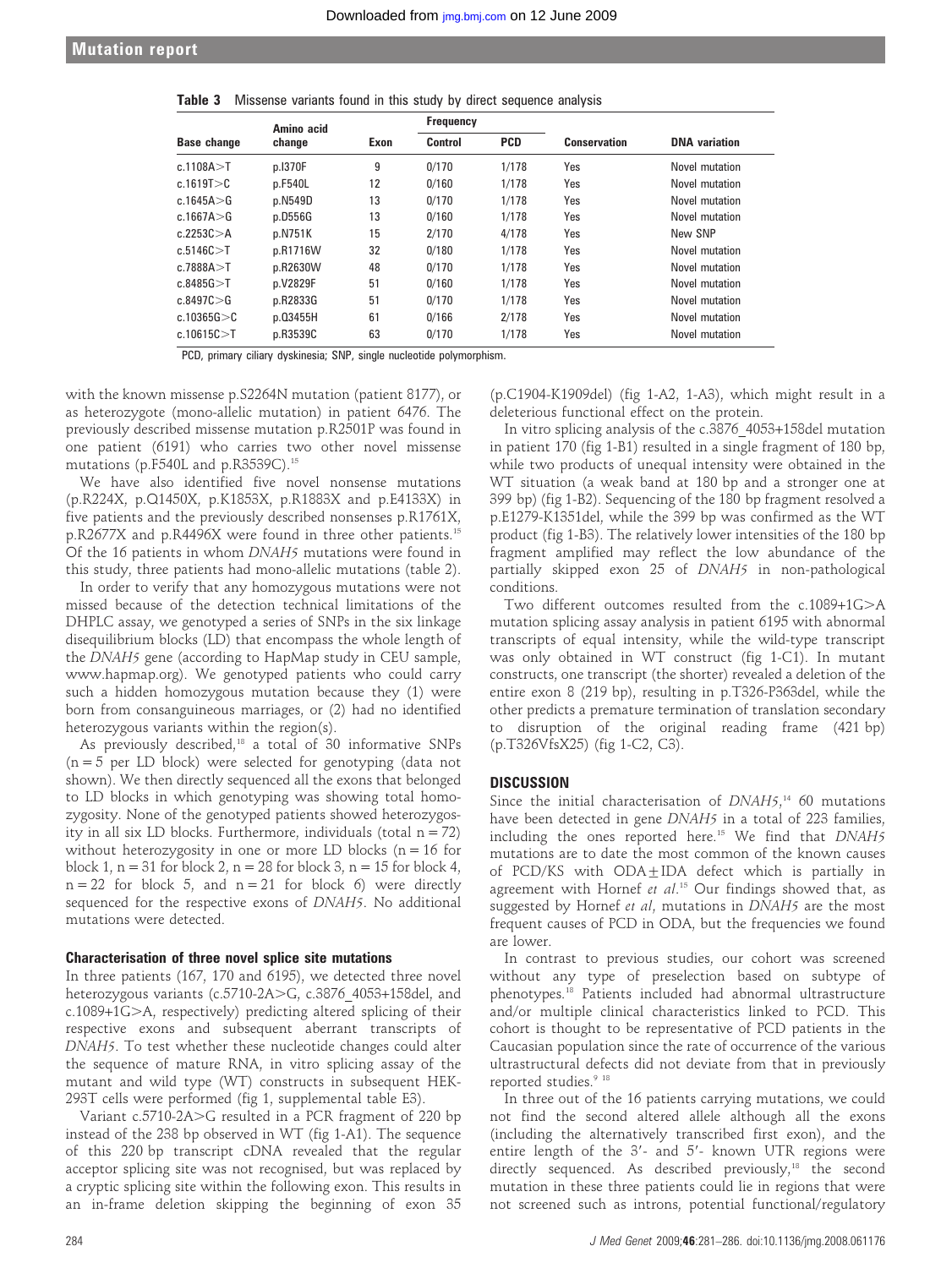

**Figure 1** In vitro analysis of DNAH5 splice site mutations.  $A1/B1/C1$ : Wild type (wt) and mutant (Mut) cDNA products of the c.5710-2A $>$ G (A1), the c.3876 4053del+158 (B1) and c.1089+1G>A (C1) splicing mutation are shown on an agarose gel electrophoresis. M: markers. A2/B2/C2: Chromatograms showing the effect of the wild type (top) and the mutated DNA sequence (bottom) of the respective  $c.5710$ -2A $>$ G (A2), c.3876 4053del+158 (B2) and c.1089+1G $>$ A (C2) splicing mutations on DNAH5 transcripts. Exon 7\* represents the polymerase chain reaction (PCR) product in which the donor site of exon 7 was not recognised by the splicing machinery. A3/B3/C3: Schematic representation of the c.5710-2A $\geq$ G  $(A3)$ , the c.3876 4053del+158 (B3) and c.1089+1G $>A$  (C3) mutation splicing mechanisms from the genomic DNA (middle) leading to the normal (top) and mutated (bottom) DNAH5 transcripts. Reverse transcriptase PCR was performed using primers FP and RP located in their respective exons. Exons (X) and introns (I) are indicated with their respective sizes. Black arrowhead depicts the position of the mutation in the genomic DNA. Dark box represents the segment that is skipped after splicing (A3, C3) while the grey bar indicates the position of the deletion (B3).

sequences that are located remotely from coding regions, large deletions or insertions that are not detectable by the techniques used in this study.

Another hypothesis would be a digenic or triallelic inheritance as described in some cases of Bardet Biedl syndrome.<sup>27</sup> Despite the mutation screening on the DNAI1 gene, we cannot completely rule out this hypothesis before other genes encoding for dyneins contributing to the ODA complex have been thoroughly screened for mutations. Finally, DNAH5 may not be the gene causing PCD in these three patients with only a single mutation.

Overall in our cohort, alterations of the sequence of DNAH5 mutations are responsible for PCD in 15% of the 89 unrelated patients analysed here. This contrasts with the study of Hornef et al, <sup>15</sup> in which DNAH5 mutations were identified in 28% of PCD patients. Most PCD patients have ODA defects ( $\approx$ 60–  $70\%)$ ,<sup>22 28 29</sup> and to date DNAH5 was the most frequently mutated gene in patients with a documented ODA defect. Considering ODA defect alone as a distinct phenotype from the combined ODA+IDA, we found that 33% of our ODA patients carry a mutation in DNAH5 which is less than expected according to the study of Hornef et al (49% of the patient with documented ODA defects have at least one DNAH5 mutation).15 In our cohort, it represents 24% of patients with ODA+IDA defect who have mutations in DNAH5 and 27% when considering  $ODA \pm IDA$  ultrastructure defect. No mutations are found in patients with EM defects different from  $ODA + IDA.$ 

All the patients studied here were also included in our previous DNAI1 mutation analysis in a cohort of 104 individuals.18 Taken together, 89 individuals have been screened for both the DNAI1 and DNAH5 genes (supplemental table E1). In 17% of all the patients we were able to identify two mutations in either  $DNA118$  or  $DNA15$  (table 2). There were 22% of patients harbouring at least one mutant allele in either one of these two genes. Our finding deviates from a previous study in which mutations in either DNAI1 or DNAH5 genes represented 38% of all PCD patients.<sup>9</sup> Since both cohorts were mainly composed of Caucasian individuals, the inclusion of 21 consanguineous families and the preselection by linkage to DNAH5 locus and/or ultrastructural phenotype may explain this deviation between studies. According to our results the molecular diagnostics of PCD should not rely only on DNAI1 and DNAH5 genes, since diagnostic sensitivity does not exceed 17%.

Most of the candidate genes for PCD—mainly heavy and intermediate chains for axonemal dynein—have been investigated with low success rates despite the large number studied.